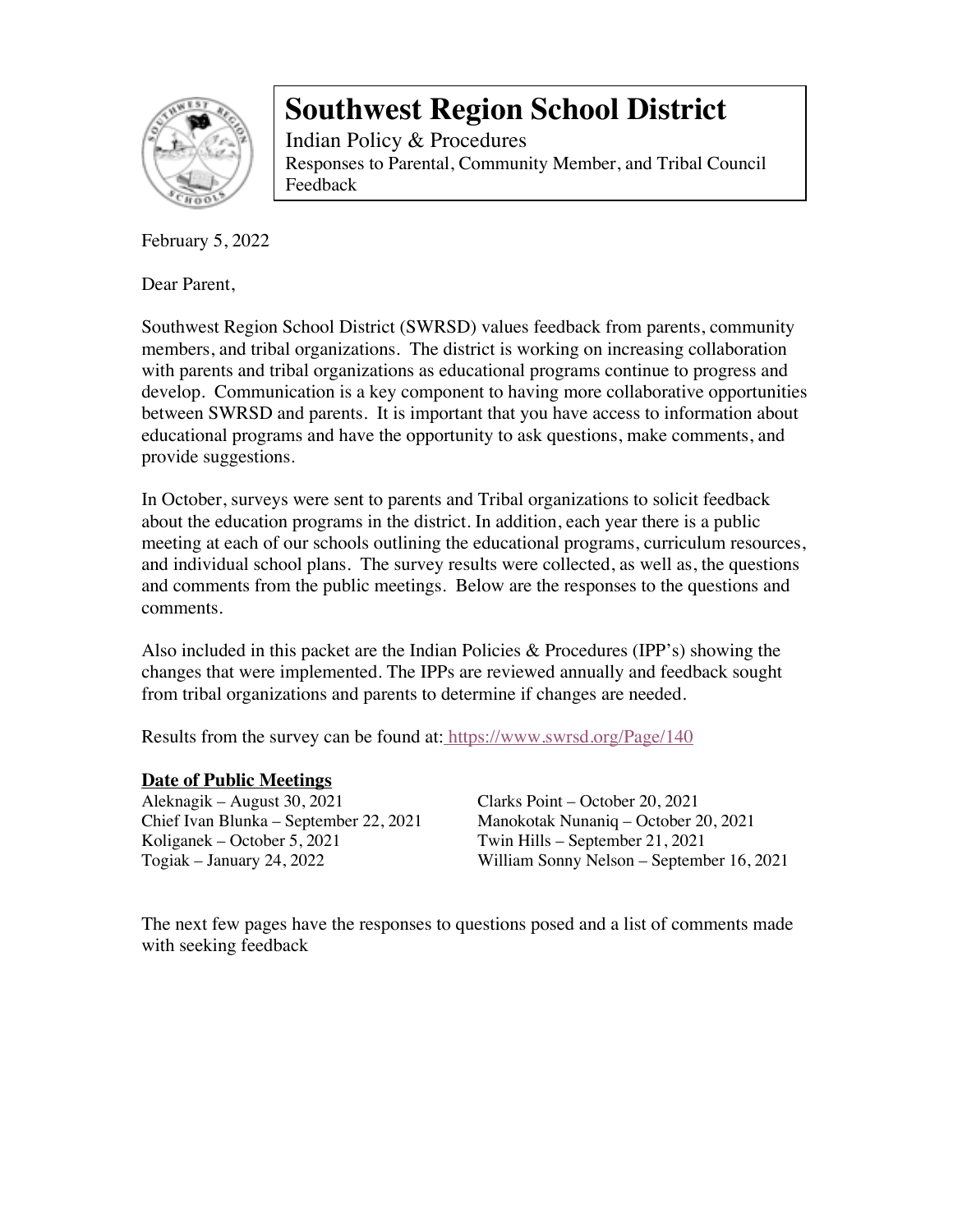

Indian Policy & Procedures Responses to Parental, Community Member, and Tribal Council Feedback

## **Question 1 - what other programs are being considered during the math curriculum review.**

The district is looking at SAVVAS (same company as Pearson), Houghton-Mifflin, Saxon math, and Big Ideas

## **Question 2 - if a local Yup'ik Studies instructor position is not able to be filled, is there something online.**

There is the Yungtun app that is in a game format to help students learn the language but it still needs to be supervised by a teacher. Another option being looked into is a zoom with a teacher but it would still require supervision by someone in the classroom with students.

# **Question 3 – Does the migrant education program go from pre-k to 12th grade?**

The migrant program can qualify children from birth through  $12<sup>th</sup>$  grade or age 20 if they have not graduated, including students that have dropped out of school.

# **Question 4 – Is reading mastery still the curriculum?**

No, reading mastery has been replaced with MyView. Reading Mastery is still listed as a curriculum resource as an intervention program but not the core reading curriculum.

## **Question 5 – What does MyView consist of and how does it address the learning loss?**

MyView has a diagnostic test that will place each student into the appropriate grade level to maximize learning. The curriculum will identify "holes" in learning and then students will go through the reading program with teacher instruction. Progress monitoring is part of the MyView program. MyView provides a number of resources that are available for teachers to provide instruction.

## **Question 6 – What if all the students in the grade test at different levels? How will that be addressed?**

Teachers will collaborate to develop lessons, learning groups, etc. to address the varying needs of students in each grade. Instruction for each level of student is determined and then set by the SAVVAS curriculum.

# **Question 7 – What is the math curriculum?**

Currently, it is the same as last year, which is GoMath. But this year, the math curriculum is up for review.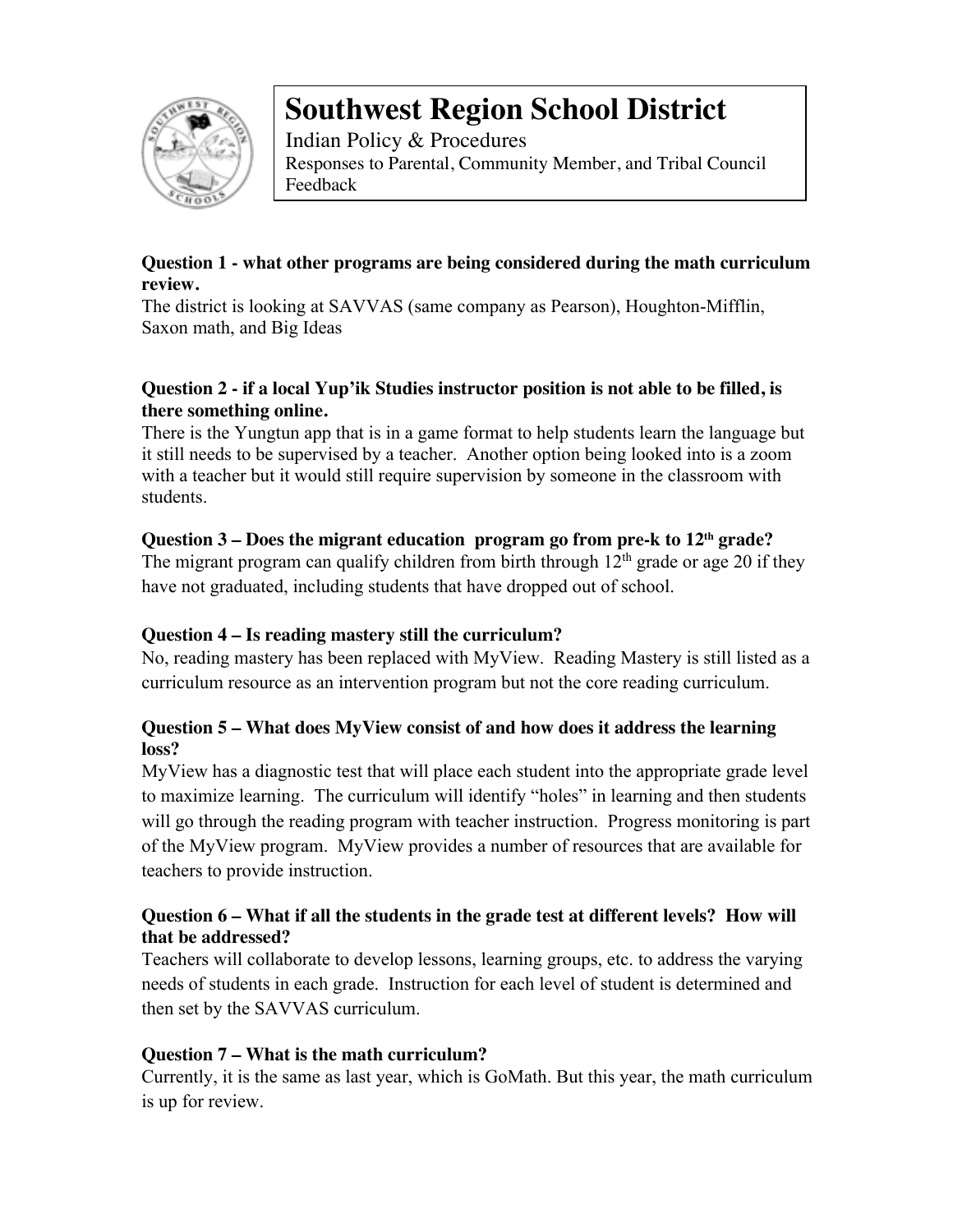

Indian Policy & Procedures Responses to Parental, Community Member, and Tribal Council Feedback

## **Question 8 – Where is the ELA curriculum coming from?**

SAVVAS is the company that published the MyView curriculum which is aligned to the Alaska State Standards.

#### **Question 9 - How many people are needed to serve on the Yup'ik Studies committees.**

The district is looking for two people to serve on the Yungtun Parent Handbook committee and the Kinship Development Handbook committee.

#### **Question 10 - is any of the American Rescue Plan relief funds going to be used to support technology?**

The ESSER II covid relief funds were used to complete a computer refresh for all staff and students in grades 6 through 12. There may be some additional technology support through the American Rescue Plan.

#### **Question 11 - what is the American Rescue Plan relief funds going to be used for?**

The areas for which the The American Rescue Plan relief funds will support are still being determined but some activities that will be supported will be ensuring our facilities are healthy and safe, technology support, addressing learning loss due to the pandemic, curriculum reviews, and other areas.

#### **Question 12 - Reading Mastery is still a part of the curriculum as a special education resources, is that correct?**

Yes, there are students that thrive with Reading Mastery so we kept it for the specific needs of students.

## **Question 13 - does each school develop a budget for their Title IA school allocation?** Yes, each school develops a budget with parent input.

#### **Question 14 - what is the formula that the state uses to determine the allocation of school improvement funds to each school?**

It is based on the number of schools identified as a "school in improvement" and the current funding for school improvement from the state. The specific formula used by the state is unknown.

## **Question 15 - is the ESSER II budget district-wide? What was the FY21 utility budget used for?**

Yes, the budget presented is for the entire district. The entire ESSER II allocation must be expended by the end of the 2022-23 school year. The FY21 utility budget was used to pay for internet costs at our schools.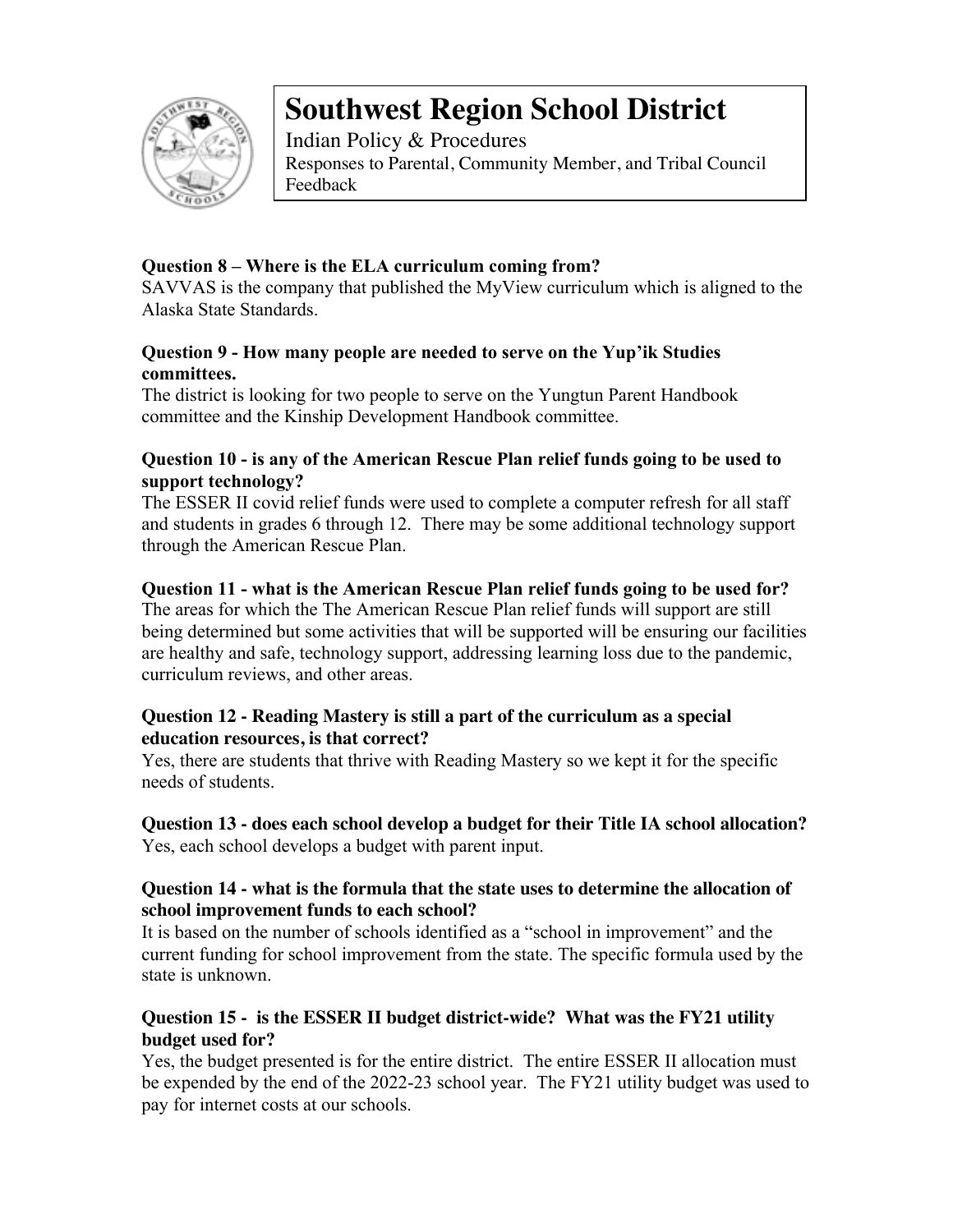

Indian Policy & Procedures Responses to Parental, Community Member, and Tribal Council Feedback

# **Question 16 - is it left up to each school to determine what they teach in Yup'ik Studies?**

There is a district-wide curriculum, some of which has been adopted and some of which is still in the development process.

**Comment 1** – I really appreciate all the migrant education staff that help make that program happen.

**Comment 2** - work towards adopting curriculum that is Alaska themed, Alaska based, and culturally relevant.

**Comment 3** - believes that MyView will be a good resource for students.

**Comment 4** – very happy with the Yup'ik Studies programs that are happening.

**Comment 5** - wish we had more certified teachers teaching Yupik Studies

**Comment 6** - teaching the various methods to solve a math problem is a waste of paper and time.

#### **Concern 1 - a concern about testing bias was expressed when using curriculum that isn't specific to Alaska and rural Alaska.**

The district is always working to ensure that the curriculum adopted address the Alaska State Standards as required by law and address needs of our communities and culture.

#### **Concern 2 - There are a number of parents that don't have the resources to make the qualifying moves that meet the requirements to qualify for the migrant education program**

This is a concern that the district is aware of and have passed along those concerns to the state Migrant Education Office. The eligibility requirements are determined at the federal level and parents are encouraged to write to the congress people representing Alaska with these concerns.

## **Concern 3 - concerned about the reasons why students can reach high school but read well below grade level.**

There can be a number of factors that contribute to this concern. The district is working diligently to provide additional resources for students that need supplemental instruction.